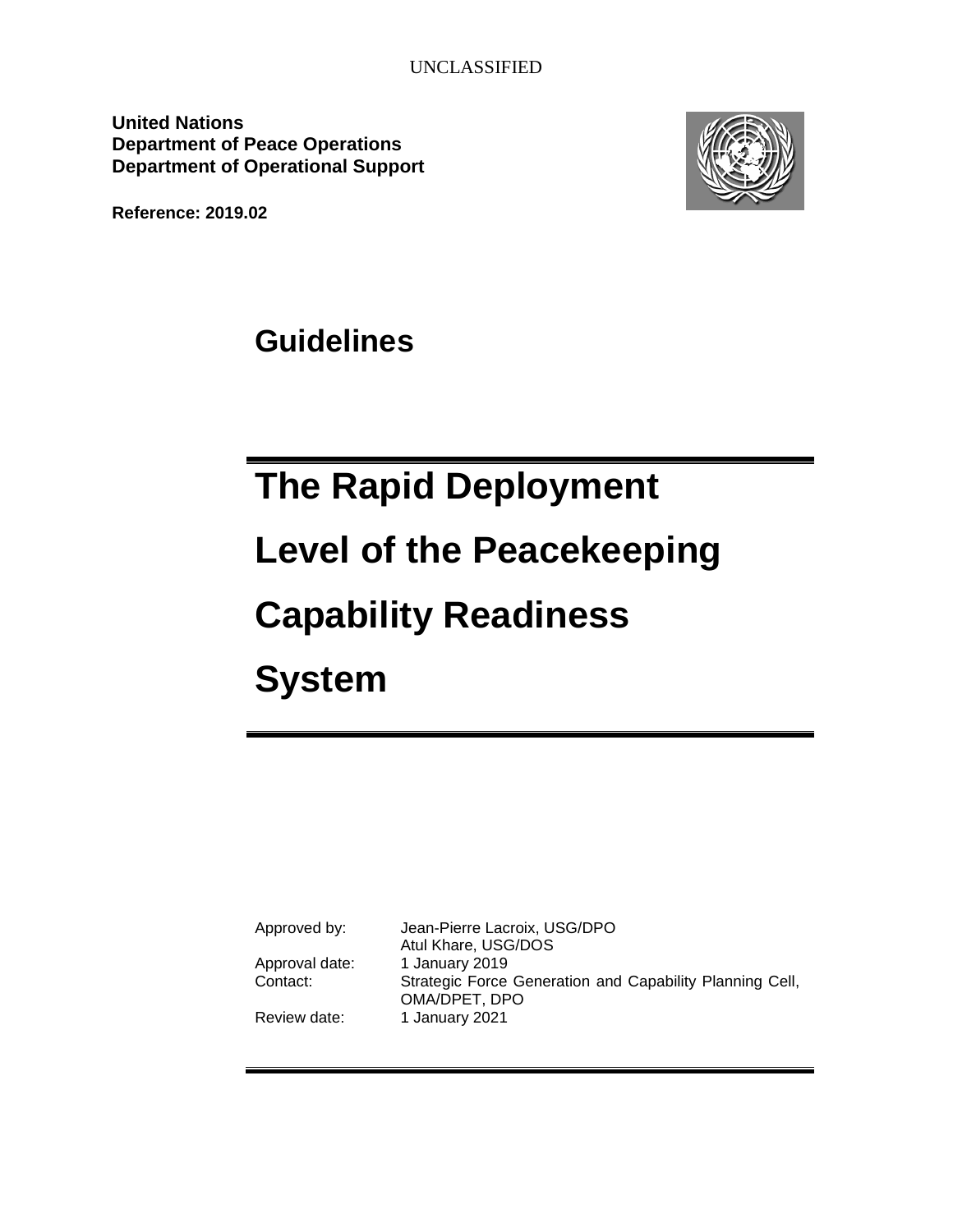## **GUIDELINES ON THE RAPID DEPLOYMENT LEVEL OF THE PEACEKEEPING CAPABILITY READINESS SYSTEM**

#### **CONTENTS : A. Purpose**

- **B. Scope**
- **C. Rationale**
- **D. Process Overview**
- **E. Procedures**
- **F. Roles and Responsibilities**
- **G. Terms and Definitions**
- **H. References**
- **I. Monitoring and Compliance**
- **J. Contacts**
- **K. History and Amendments**

#### **ANNEX**

A. Structure of the UN Vanguard Capability

#### **A. PURPOSE**

1. The purpose of these guidelines is to detail the procedures related to the registration and reimbursement of units at the Rapid Deployment Level (RDL) of the Peacekeeping Capability Readiness System (PCRS).

## **B. SCOPE**

2. These guidelines outline the pledging, selection, verification, registration, deployment and reimbursement of units to the RDL. The guidelines are complementary to the PCRS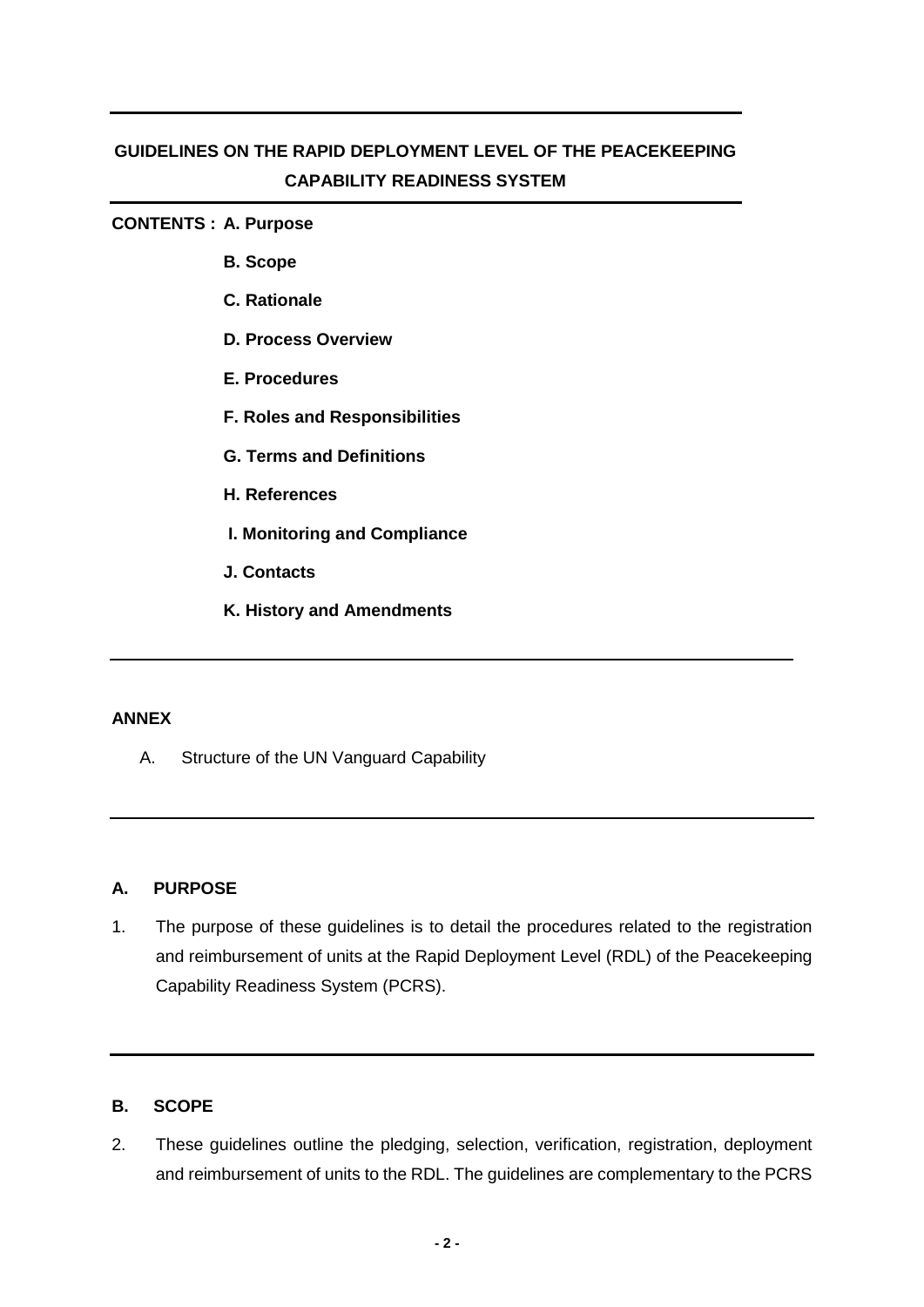Guidelines and the 2017 Contingent-Owned Equipment (COE) Manual. The COE Manual remains the official reference for reimbursement of military and police equipment deployed to UN peace operations.

## **C. RATIONALE**

- 3. In its 2015 report, the High-Level Independent Panel on Peace Operations recommended the creation of a Vanguard Brigade to allow the UN to quickly insert a military and police capability into a new mission area or reinforce an existing mission. This recommendation was endorsed by the Secretary General, who directed the development of a UN Vanguard Capability concept. The UN Vanguard Capability is conceived as a brigade-size integrated military and police force comprised of infantry units, attack helicopters, enablers and other support units. The total strength of the Vanguard Capability is approximately 4,000 troops and police.
- 4. The PCRS, also created in 2015 as part of the Strategic Force Generation and Capability Planning Cell (SFGCPC), established four levels of readiness of registered capabilities. The highest readiness level of the PCRS is the RDL, for which units are to deploy within 60 days of a request by the Secretary-General. Troop- and police-contributing countries (T/PCCs) that pledge units to the RDL have made a political commitment to deploy within 60 days to any existing or new UN peacekeeping mission. From the date the United Nations formally requests the T/PCC to deploy, the T/PCC has 60 days to assemble the unit and be fully prepared to deploy from the port of embarkation.
- 5. The UN General Assembly, based on the recommendation of the 2017 COE Working Group, agreed on financial compensation to cover a portion of the costs of maintaining standby forces at RDL, with those troop and police contributing countries to be paid 25 per cent of the maintenance component of set reimbursement rates for major equipment during the period these units are registered to the RDL.

## **D. PROCESS OVERVIEW**

6. The registration, deployment and reimbursement of a unit at RDL will follow the steps below. The procedures, roles and responsibilities regarding each step will be subsequently detailed in the following chapters of these quidelines.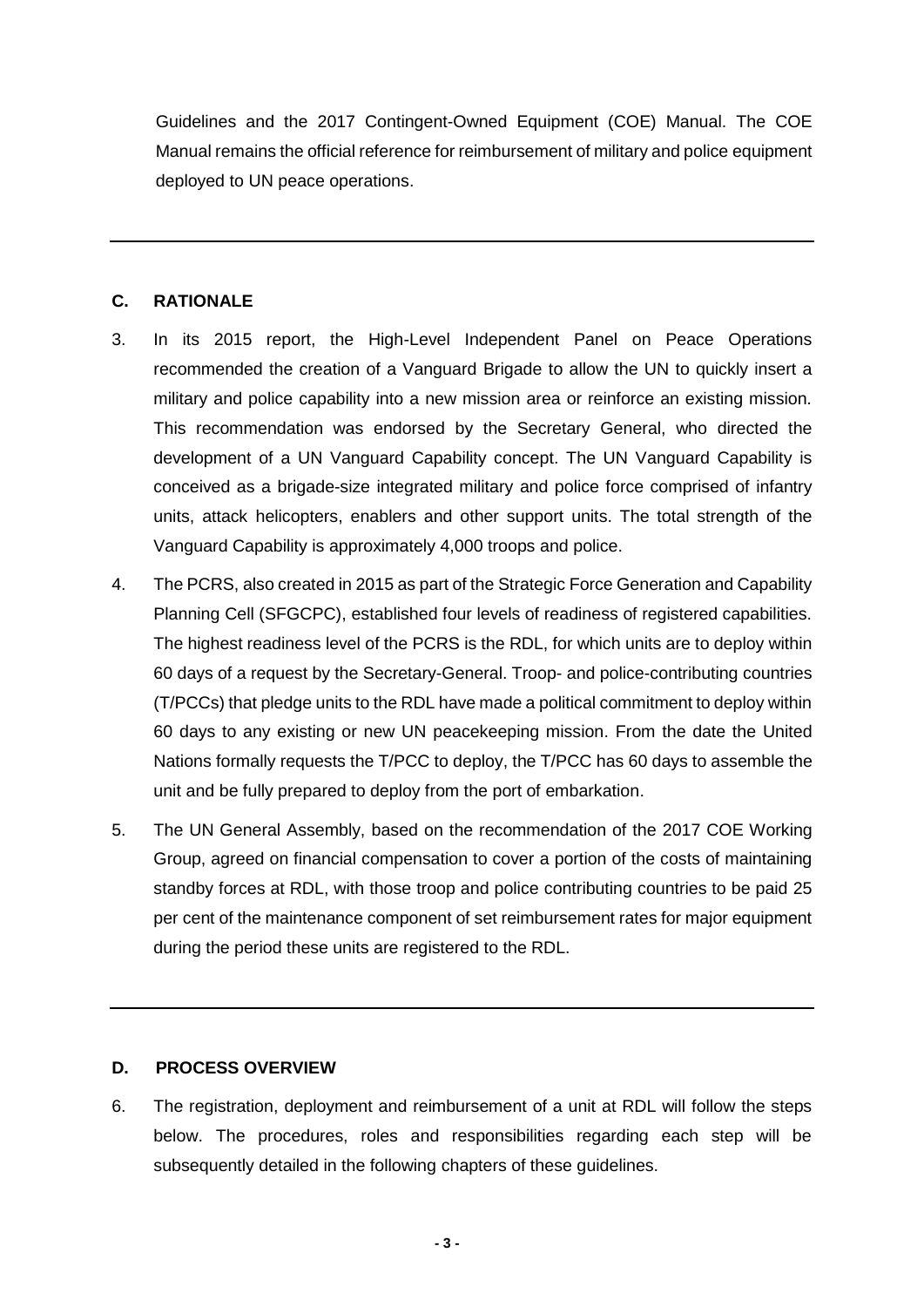- 6.1. Registration:
	- 6.1.1. DPO sends out the request to all Member States for pledges of units to the RDL at least six months prior to the start of the next UN peacekeeping fiscal year (i.e. 1 January). By 1 March, Member States with a unit(s) registered in the PCRS make a pledge for that unit(s) to be considered for the Rapid Deployment Level.
	- 6.1.2. After consultations with relevant DOS entities, SFGCPC makes a recommendation to the DPO Military Adviser (or, if a police unit, the Police Selection and Recruitment Section recommends to the Police Adviser) whether to accept the pledge for the RDL and advance with the process. Units not selected for the RDL at this stage, may be added to a stand-by RDL list to replace RDL units that are deployed or removed from the RDL.
	- 6.1.3. For a unit to be accepted at the RDL, the Member State will be requested to submit Major Equipment tables and Load Lists from the templates proved and based on the RDL Statement of Unit Requirement (SURs). These SURs are already available for consultation in the PCRS website (https://pcrs.un.org). For police units, specific documents are included in the Formed Police Assessment Team (FPAT) SOP.
	- 6.1.4. Once the Major Equipment tables are submitted and draft RDL agreement is completed, DPO/DOS conducts an RDL Verification Visit (VV).
	- 6.1.5. During the Verification Visit (VV) the T/PCC must demonstrate that all major equipment (100%) and self-sustainment (samples of equipment and supplies) of the pledged unit is available and able to be ready for deployment within 60 days (i.e. a mobilization plan). The T/PCC must also show that the unit's commander and personnel selection has been done and that a mobilization plan is in place; that their human rights vetting, and core pre-deployment training requirements are met and can be guaranteed to be maintained until the deployment. Upon a successful VV, the RDL Agreement will be signed. The Member State will be formally informed that the unit will or will not be officially elevated to the RDL. The Member State will be eligible for RDL reimbursement at the start of the UN peacekeeping fiscal year (1 July)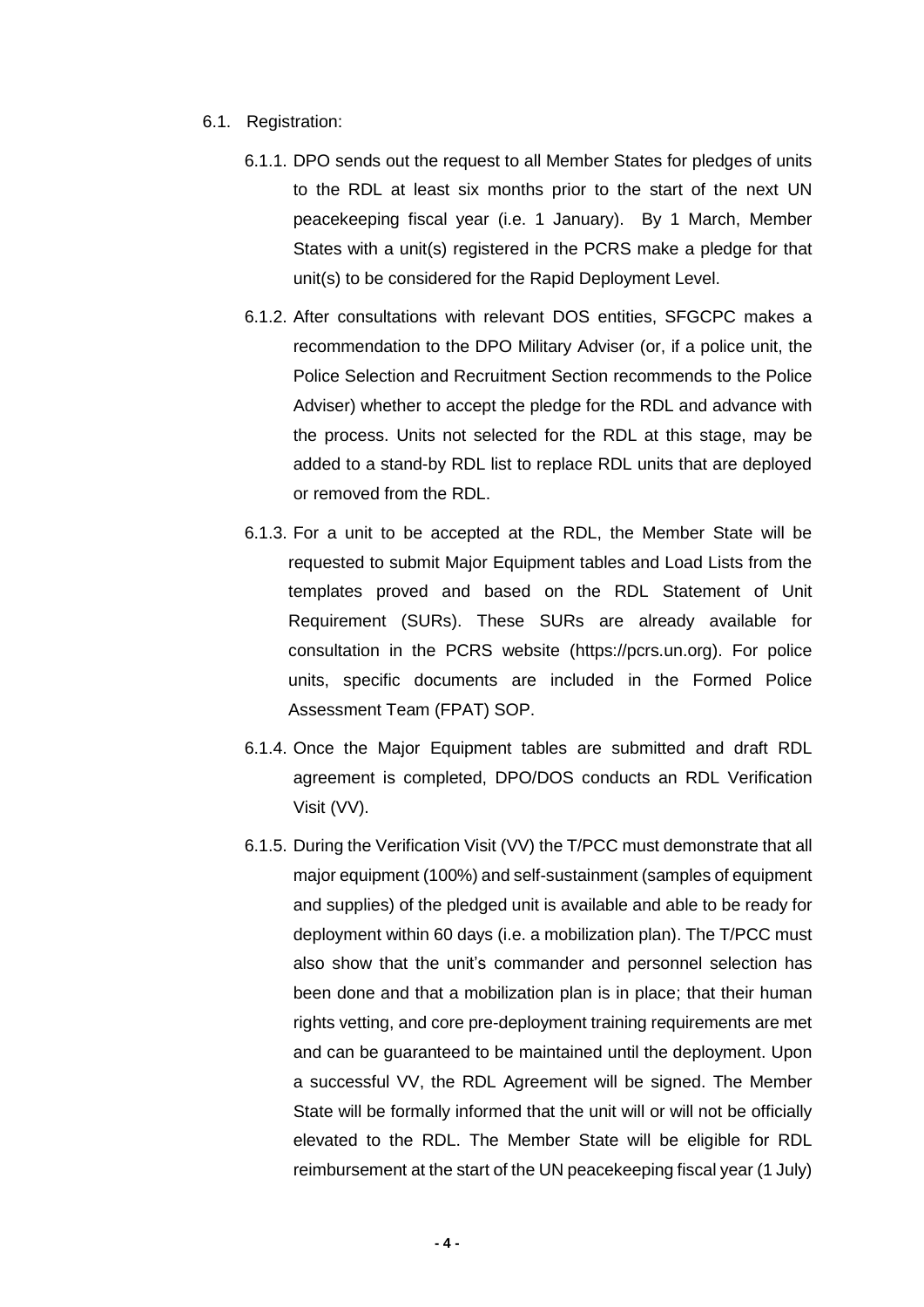in case the Agreement is signed before that date, or from the day the VV report is signed, if it is signed after that date. The RDL agreement will be valid until the end of the UN peacekeeping fiscal year (30<sup>th</sup>) June).

- 6.1.6. Member States with units on the RDL might be requested to participate with their contingent commanders in a Rapid Deployment exercise during the UN peacekeeping fiscal year.
- 6.2. Deployment:
	- 6.2.1. DPO invites a Member State to deploy a unit from RDL to a UN Peace Operation via a Note Verbale.
	- 6.2.2. Following the official response, the T/PCC may conduct a reconnaissance visit to the mission area.
	- 6.2.3. If necessary, and, as long as the 60 days' time limit is respected, based on mission requirements, the T/PCC may be requested to adjust the unit's list of Major Equipment contained in the RDL Agreement and provide a revised cargo load list. The MOU for reimbursement will be created based on the final list of Major Equipment and the RDL Agreement.
- 6.3. Reimbursement:
	- 6.3.1. If a unit is deployed to a UN Peacekeeping mission under the conditions listed in these guidelines and an MOU is signed, DOS will start the normal in-mission quarterly reimbursement process. DOS will also process the RDL COE reimbursement for the period the unit remained at RDL. The RDL reimbursement period will end on the date the transportation to the mission area begins (cargo collection day). After that day, COE reimbursement will follow the regular reimbursement process as per the COE Manual.
	- 6.3.2. If a unit is not invited to deploy by the end of the UN peacekeeping fiscal year (30 June), at the discretion of the UN Secretariat, the T/PCC may undergo a final verification visit or provide selfcertification to ensure that it has met and sustained all the RDL requirements. If so, the unit will be eligible for RDL reimbursement for the full period during which the unit was registered at RDL.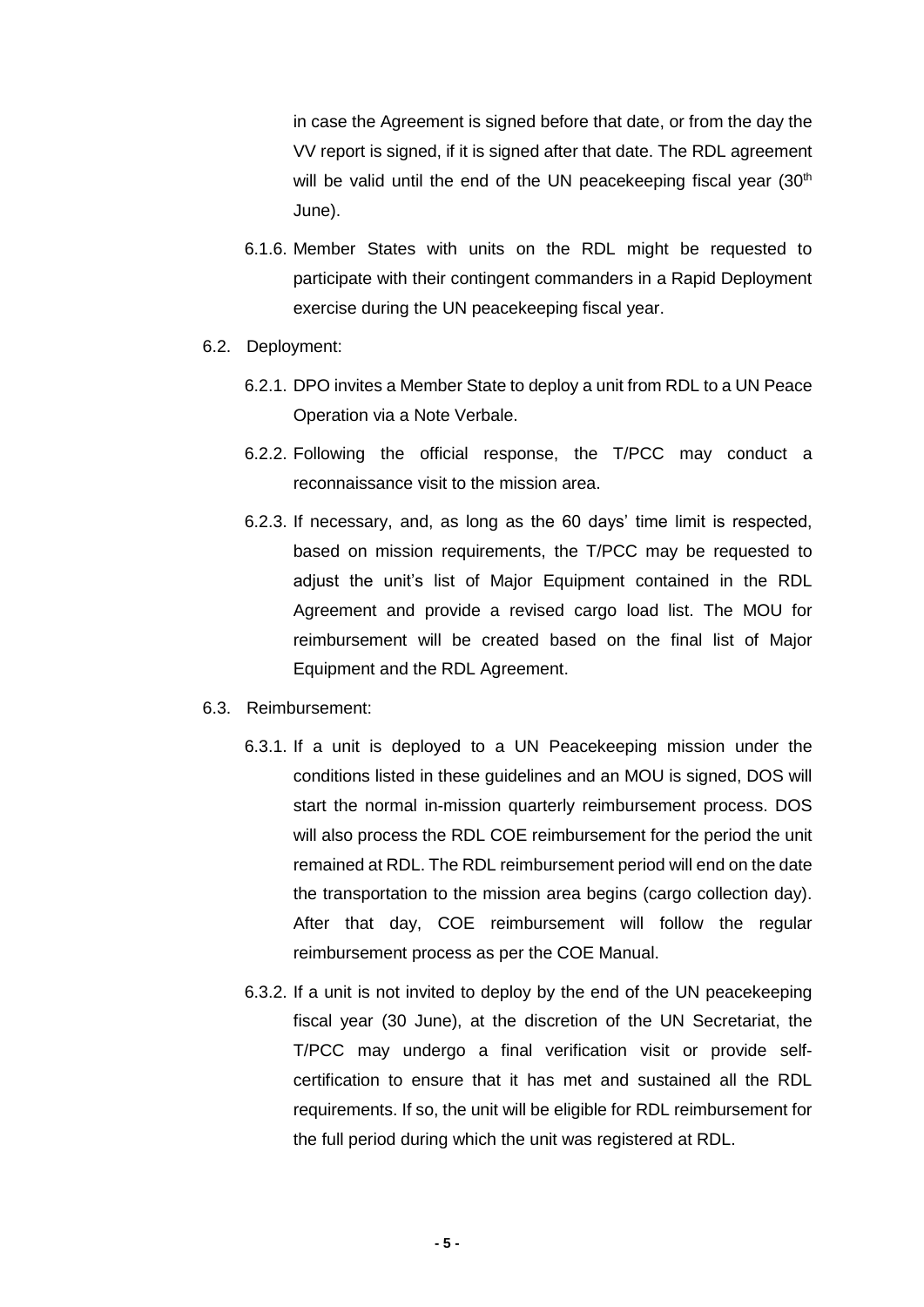6.3.3. If a T/PCC is unable to deploy a unit within 60 days or takes the decision not to deploy when requested by DPO, the Member State forfeits claim to RDL reimbursement for that unit. OMA/PD will remove that unit from the RDL and it may place the unit at Level 3 of the PCRS, if agreed with the T/PCC.

## **E. PROCEDURES**

- 7. Registration of a unit at the RDL of PCRS
	- 7.1. The annual process begins when DPO communicates the general RDL requirements and requests pledges of all Member States. RDL pledges should be made no less than four months before the start of the next UN peacekeeping fiscal year (i.e. 1 March). To ensure continuous unit coverage on the RDL, off-cycle pledges may be accepted on an on-demand basis. The only accepted form of communication for a Member State to pledge a unit at RDL is a Note Verbale. The Note Verbale should contain the following information:
		- 7.1.1. Unit type and description;
		- 7.1.2. Commitment by the T/PCC that the unit will be able to deploy from the port of embarkation fully equipped, with training conducted and certifications signed within 60 days of a request by DPO (subject to verification);
		- 7.1.3. Certification that the unit personnel have undergone all required UN pre-deployment training up to the mission-specific training stage, as well as all human rights screening and non-mission-specific medical requirements (subject to verification);
		- 7.1.4. Time period proposed to stay on the RDL: proposed time period should be for twelve months starting at the beginning of the UN peacekeeping fiscal year (1 July to 30 June). T/PCC may propose a shorter period but may not propose a time greater than twelve months. Priority for selection will be for units that offer to commit to a twelve-month RDL availability;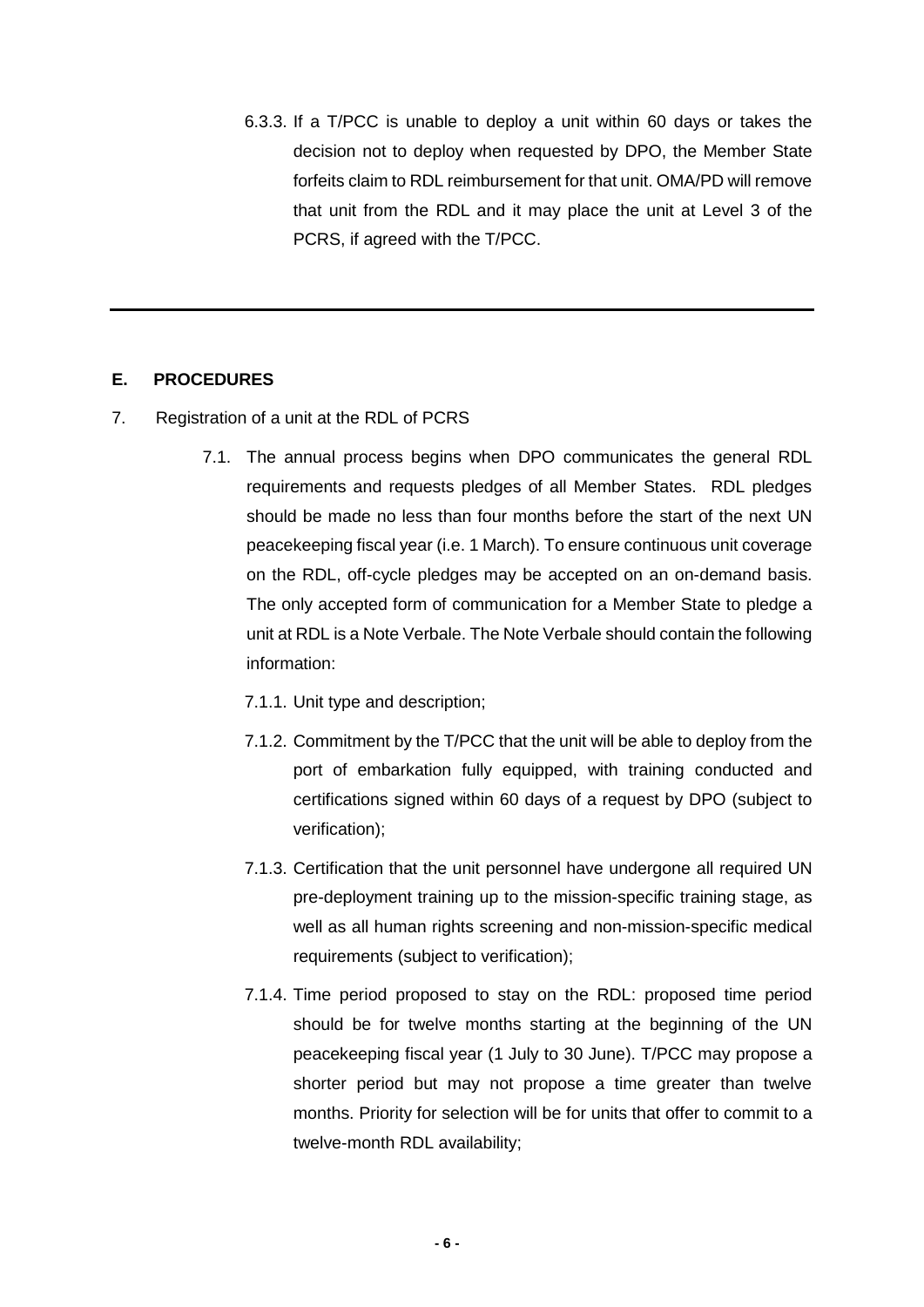- 7.1.5. Proposed form of deployment (self-deployed under a Letter of Assist, or UN arranged deployment). Final deployment form will be decided once the MS has accepted the invitation to deploy;
- 7.1.6. Port and/or airport of embarkation for troops and equipment.
- 7.1.7. Invitation from the Member State for a UN visit to certify that the T/PCC has the required equipment and personnel. This visit should, preferably occur before 30 June.
- 7.2. Once DPO receives an RDL pledge, the DPO Military or Police Adviser will decide whether to provisionally accept the pledge at the RDL (until the VV is conducted) following a recommendation from the SFGCPC in consultation with DOS and PD/SRS (if applicable) and considering the following factors (in no particular order):
	- 7.2.1. Vanguard Brigade composition;
	- 7.2.2. The other units that have been pledged and accepted for that period;
	- 7.2.3. The T/PCC's contribution history (e.g. national decision-making process timeline, unit preparation timeline, regional preferences or caveats, etc.);
	- 7.2.4. The T/PCC's recent peacekeeping performance record, including COE compliance history, conduct and discipline record, and, if suitable, steps taken to investigate, hold accountable and inform on the progress of investigations, as requested in SC Resolution 2272;
	- 7.2.5.The ability of the unit to be transported rapidly from the port of embarkation.
	- 7.2.6. The capabilities, composition and gender balance of the pledged unit;
	- 7.2.7. The current PCRS level of the unit and the relevant AAV report conclusions, if applicable;
	- 7.2.8. Geographic diversity among RDL contributors;
	- 7.2.9. Length of proposed pledge (if less than 12 months).
- 7.3. Once the unit is accepted to continue the process to reach the RDL, DPO will notify the respective T/PCC in writing and request DOS, in consultation with OMA, to start the RDL Agreement process based on the respective unit's SUR.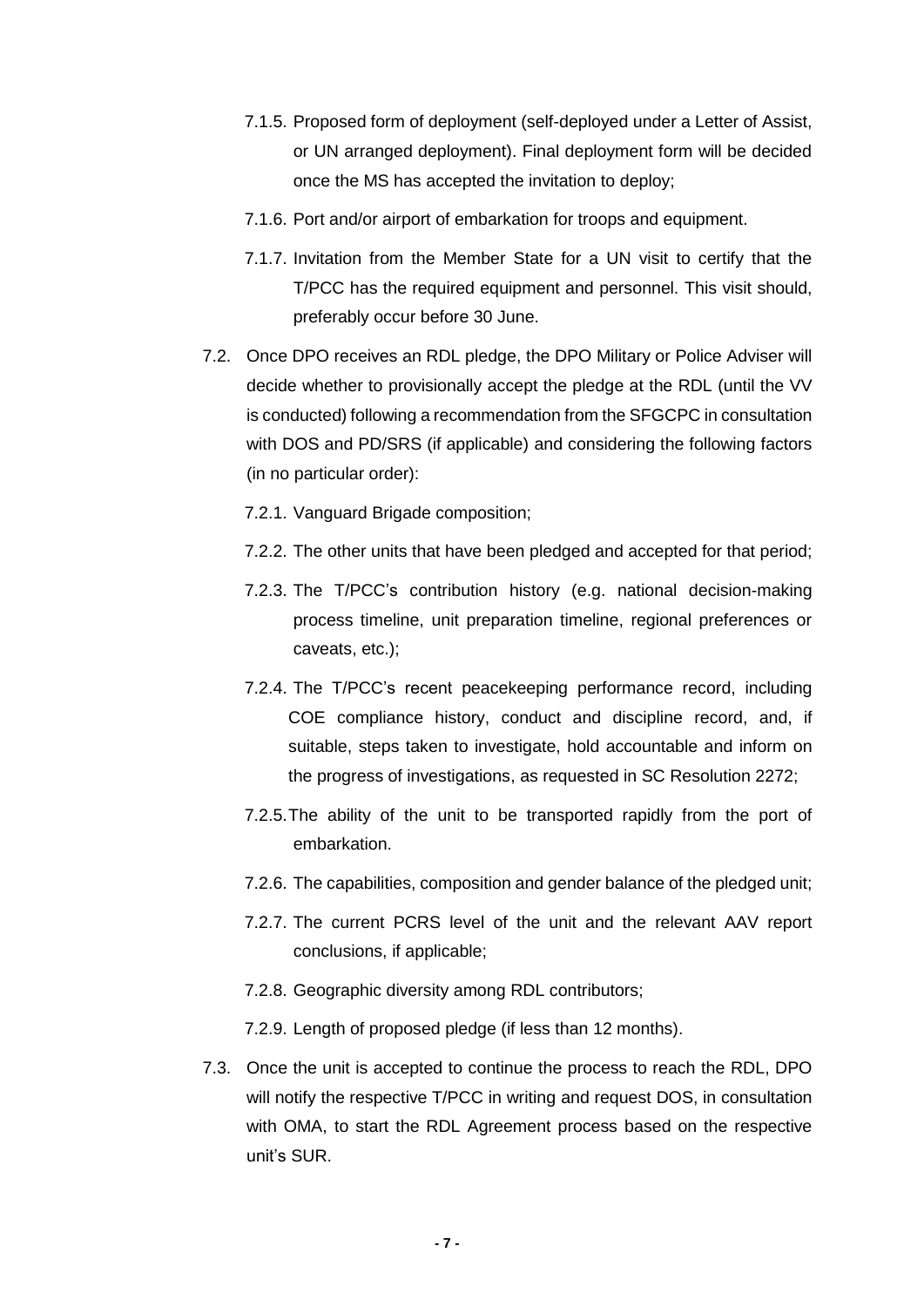- 7.4. DPO will also notify T/PCCs of any RDL pledges that were not accepted. Such pledges will be considered for a standby list, and may be asked to, on an exceptional basis, commence the verification process in order to expedite potential replenishment of units deployed from the RDL during the remainder of the fiscal year. These units will not be eligible for maintenance reimbursement during their time on the reserve roster and are not guaranteed deployment but would be considered for new deployment opportunities.
- 7.5. The T/PCC will be requested to populate the Major Equipment tables provided by DOS. Once the tables are received, verified and found suitable by the Secretariat, a draft RDL Agreement will be sent to the T/PCC for concurrence. The preferred modality for deployment (self-deployment, T/PCC-contracted or UN-contracted) should be specified in the draft RDL Agreement.
- 7.6. As a part of the draft RDL Agreement negotiation, the Member State will provide the necessary Cargo Load Lists to DOS.
- 7.7. DPO/DOS will conduct an RDL VV to the Member State to ascertain that all required equipment listed in the draft RDL Agreement is available, in good working order, and able to deploy immediately following a request from the UN Secretariat. The T/PCC shall provide and show to the RDL verification team confirmation that the requisite pre-deployment training, medical clearance and human rights certification processes are in place according to UN standards, and are aligned with the confirmation sent when pledged in the PCRS (see 8.1.3). T/PCC must also show documents related to personnel selection and mobilization plan. The verification team may include a MOVCON representative to assess the ability for the unit to rapidly deploy and required additional representatives to review MS readiness and commitments if the unit in question is registered from below Level 2 of the PCRS.
- 7.8. Once the VV is completed (including a successful FPAT for police units), and all the details confirmed (including ME verification, or the ME list adjusted to what was verified and accepted by DPO/DOS), the MS will be requested to sign the RDL agreement.
- 7.9. Once the RDL agreement is signed, DPO will formally confirm acceptance of the pledge in writing and the unit will be registered at the RDL of PCRS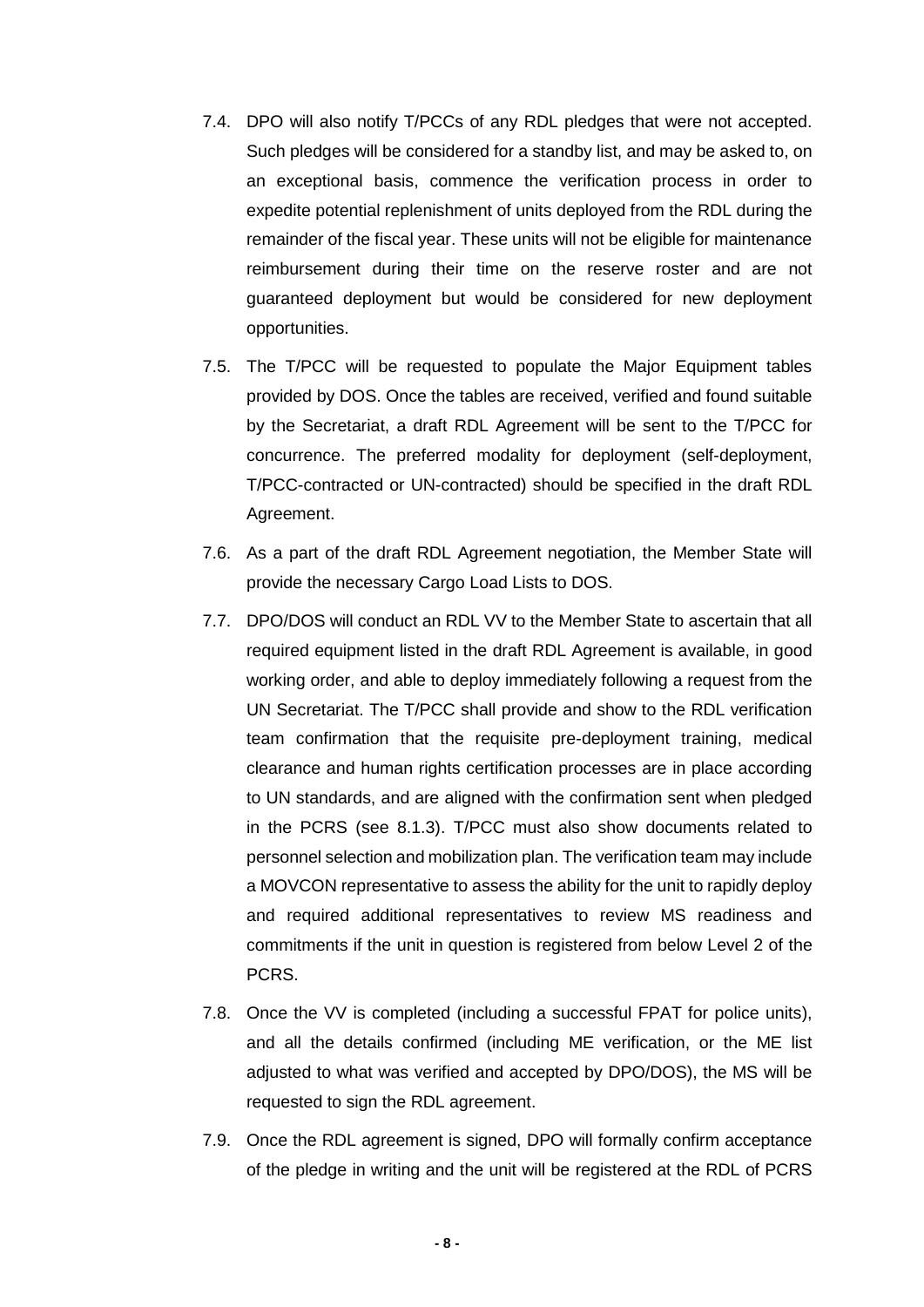at the start of the UN peacekeeping fiscal year (1 July) in case the Agreement is signed before that date, or from the day the VV Report is signed, if it is signed after that date. The following steps characterize a unit at the RDL: 1) RDL verification visit report completed and accepted; 2) PCRS RDL Agreement finalized and signed; 3) cargo load lists properly received; and 4) Self certifications documents received as attachments with the pledged unit(s) in the PCRS, and checked during the VV.

7.10. A Member State may choose to remove a unit from the RDL at any time, through formal notification. In doing so, the Member State forfeits any claim to reimbursement for time spent registered at the RDL.

#### 8. RDL Verification Visits

- 8.1. Units accepted for the RDL process will undergo an RDL verification visit before being elevated to that level and to be eligible for RDL reimbursement as appropriate.
- 8.2. The aim is to hold the RDL VV within 60 days of the completion of negotiations on the draft RDL Agreement, and before the beginning of the UN peacekeeping fiscal year. The RDL verification team will be composed with appropriate members as determined by DPO/DOS (see 7.7).
- 8.3. The purpose of the RDL VV is to ascertain that the unit is fully ready for a deployment in 60 days after a formal invitation from the UN Secretariat is received (personnel and COE). The VV will inspect all major equipment listed in the RDL agreement and verify that the unit meets all selfsustainment requirements. The VV team will also check if all arrangements were made for the unit's personnel selection (including commanding officer), medical check, UN core pre-deployment training, and human rights vetting. In case of police units, assessment of operational readiness will be conducted, if not done prior, to ensure unit personnel meets all requirements (experience, language, driving, shooting, and demonstration of operational capability of the unit including public order management (POM) techniques). The verification of major equipment and self-sustainment facilities will be governed by the standards established in the COE Manual.
- 8.4. Units must demonstrate the presence and functionality of all major equipment and self-sustainment to be eligible for RDL reimbursement. At the time of the RDL VV, the T/PCC must also certify that all unit personnel have undergone requisite pre-deployment training, are medically cleared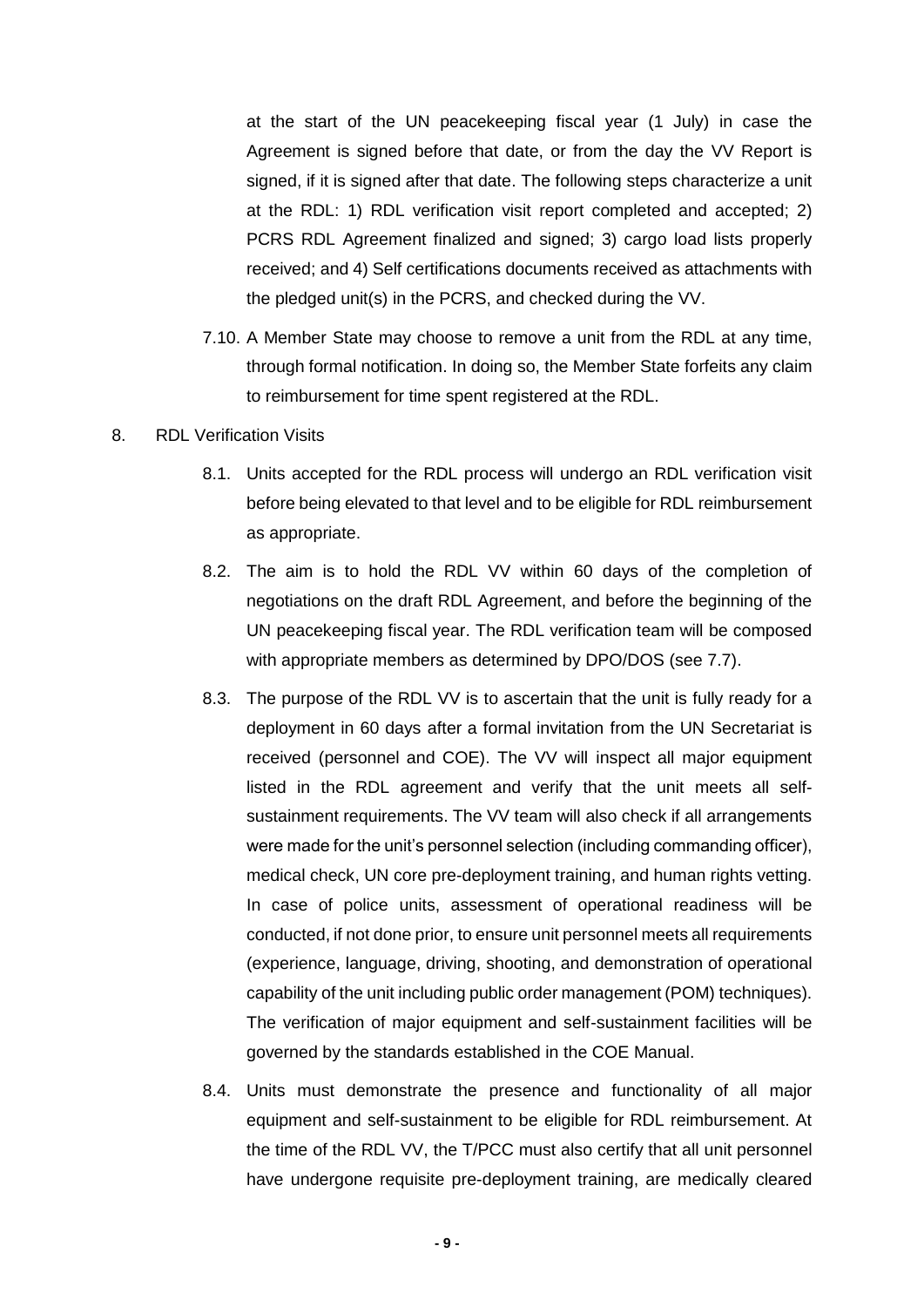and have no allegations of human rights abuses (see 8.1.3). For police units, some of these documents are required prior to the VV.

8.5. T/PCCs may be requested to perform a rapid deployment exercise or mission rehearsal exercise that is evaluated by the UN.

#### 9. Deployment

- 9.1. The UN Secretariat will invite a Member State to deploy a unit placed at RDL via Note Verbale. The 60 day countdown will start on the date the Note Verbale is sent to the Permanent Mission. The Note Verbale can be delivered by e-mail, fax, courier or by any other means in order to ensure timely confirmation.
- 9.2. Within 60 days of the request for deployment, the Member State must conduct all required pre-deployment activities (T/PCC reconnaissance in mission area, if found necessary, MOU negotiation, PDV if necessary, region-specific vaccinations, COE final preparation, painting of additional required equipment, mission-specific pre-deployment training, etc), and have all COE ready to deploy at the port of embarkation through one of the following means:
	- 9.2.1. Self-deployed option (national assets, commercial contract or other means): all personnel and major equipment and self-sustainment capabilities of the unit should arrive at the final (agreed) destination in the host country of the mission.
	- 9.2.2. UN deployed option: all personnel and all major equipment and selfsustainment and self-sustainment capabilities should be ready to board at the port or airport specified in the MOU.
- 9.3. The deploying Member State may conduct a recce visit to the mission area. The recce visit should not delay the deployment timeline (dates will be determined by the Secretariat).
- 9.4. The UN Secretariat (DOS) will produce a final MOU based on the RDL Agreement taking into account applicable mission factors and necessary adjustments in COE.

#### 10. RDL Reimbursement

10.1. At the end of each fiscal year: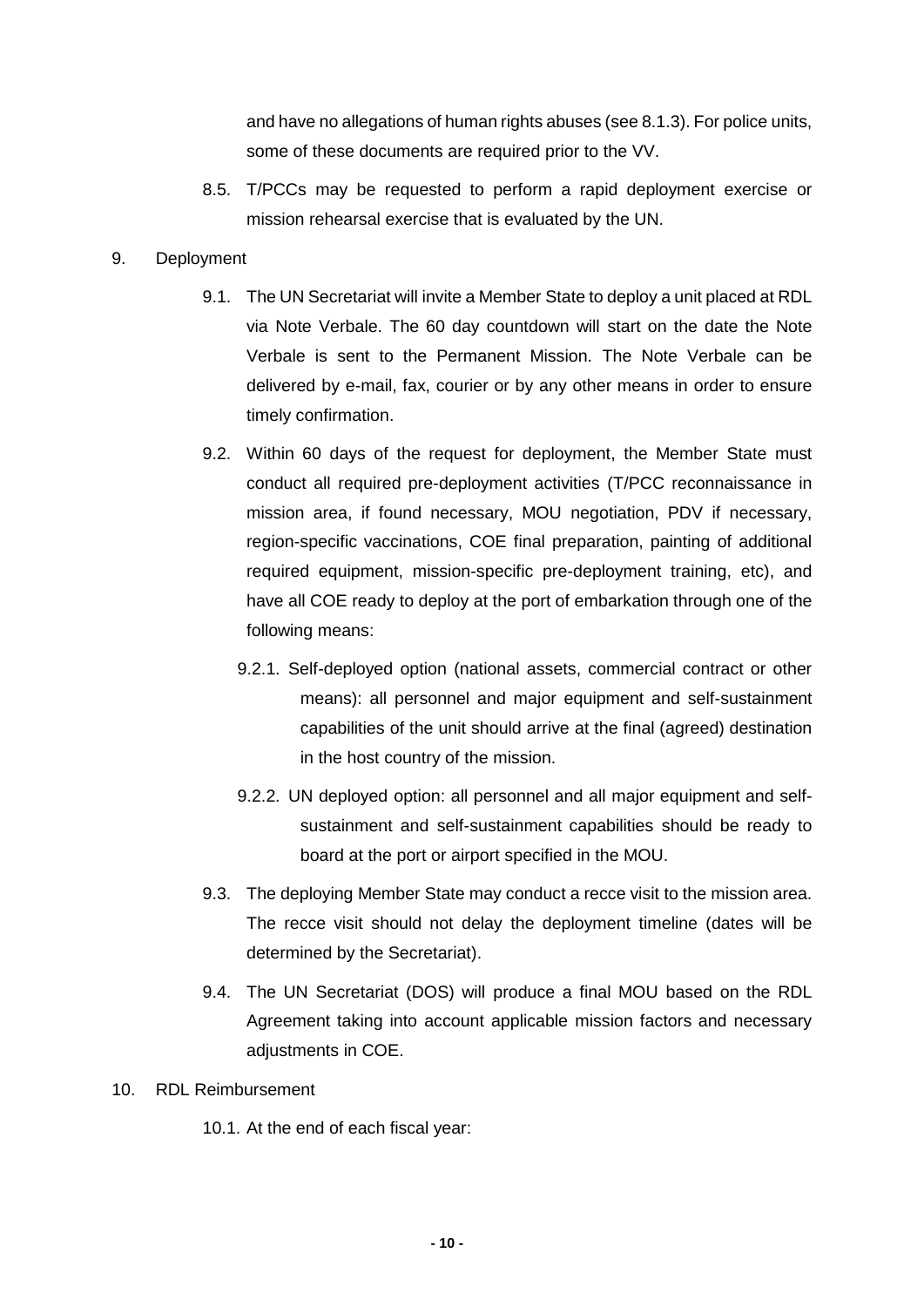- 10.1.1. If no request is made to a T/PCC to deploy its RDL unit before the end of its period on the RDL, a final verification visit, or selfcertification will be requested – at the discretion of the UN Secretariat – to ensure that the T/PCC has met all requirements during the length of the RDL period. If successful, the respective T/PCC is entitled to receive 25 per cent of the maintenance reimbursement rate of all major equipment as per the negotiated RDL Agreement (see item 3 at "Registration at PCRS RDL" above) for the applicable period the unit was on the RDL.
- 10.1.2. If a unit deploys within 60 days of a request in accordance with items 1 to 6 of "Deployment" above, the respective T/PCC is entitled to receive 25 per cent of the maintenance reimbursement rate of all major equipment as per negotiated RDL Agreement (see para 7.3 above) from the RDL start period (i.e., start of the UN peacekeeping fiscal year (1 July) in case the Agreement is signed before that date, or from the day the VV report is signed, if it is signed after that date). The reimbursement payment for the RDL period will occur as soon as possible after the unit is fully deployed.
- 10.1.3. If a unit is requested to deploy by DPO but the T/PCC decides not to deploy the unit, fails to deploy within 60 days or fails to meet any of the criteria listed on items 1 to 6 of "Deployment" (see above), the T/PCC will forfeit the right to any reimbursement for the period the unit was placed at RDL of PCRS. The Secretariat will remove that unit from the RDL for the remainder of the fiscal year.
- 10.2. Reimbursement for units at RDL of the PCRS does not preclude the unit also receiving, once deployed and at the UN Secretary-General's discretion, the premium for enabling capacity approved by General Assembly resolution 67/261, where applicable.
- 10.3. T/PCCs may still be eligible for RDL reimbursement in cases where the requested deployment of any unit is delayed or cancelled due to matters beyond their control and as agreed to by the United Nations.

#### **F. Roles and Responsibilities**

11. DPO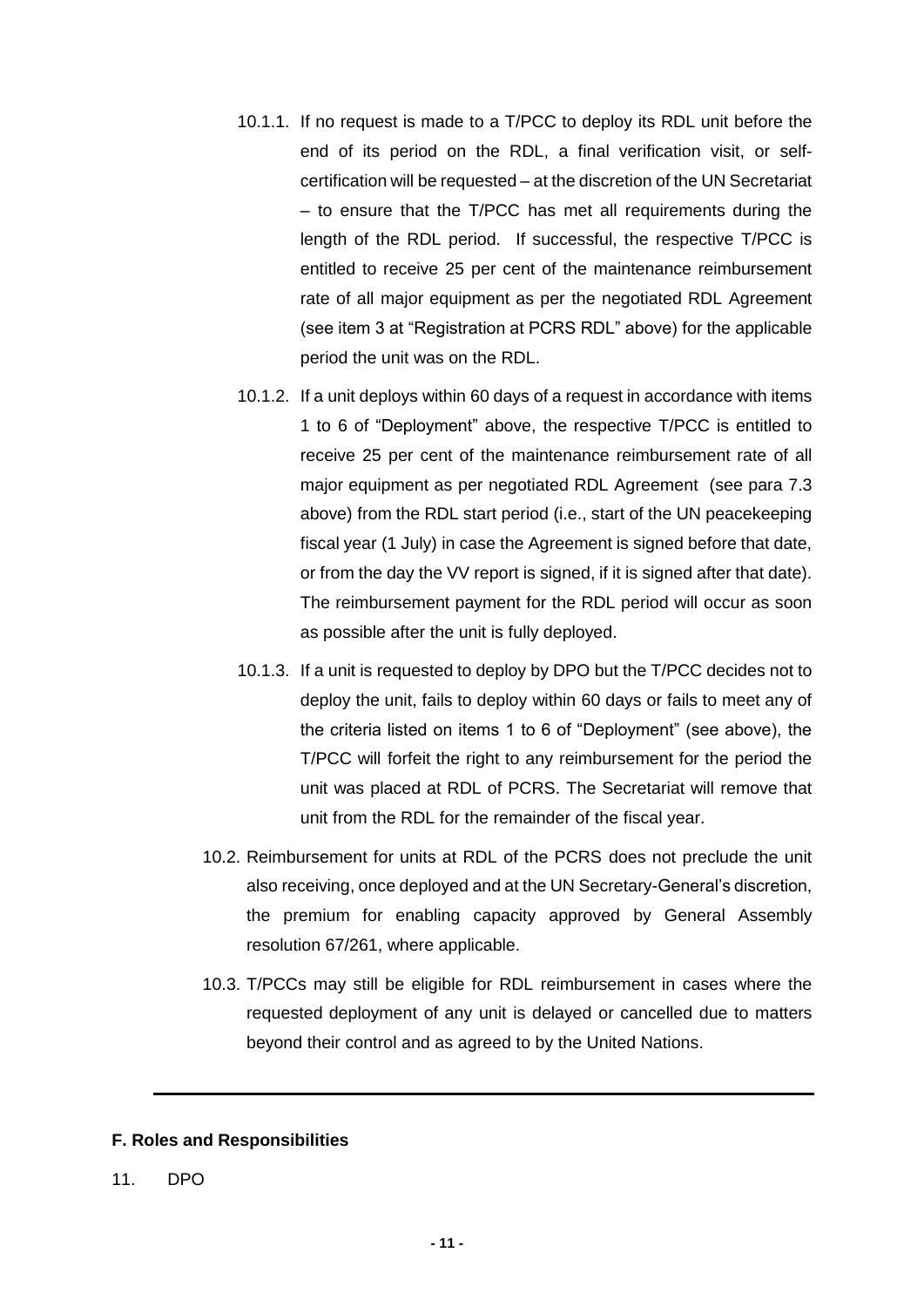- 11.1. The SFGCPC, in coordination with PD/SRS, is responsible for general coordination with T/PCCs, including soliciting RDL pledges for the required capabilities, recommending selection of units for RDL in consultation with DOS to OMA and PD leadership and coordinating RDL verification visits.
- 11.2. OMA/MPS, in consultation with DOS, is responsible for preparing and periodically updating RDL SUR for all military units of the Vanguard Brigade. OROLSI/PD, in consultation with DOS, is responsible for RDL SUR for police units.

12. DOS

- 12.1. DOS/UCSD is responsible for coordinating the negotiation of the RDL Agreement with Member States that have been selected for the RDL.
- 12.2. DOS/LD is responsible for recommending if the T/PCC can be rapidly transported from the port of embarkation, verifying load lists submitted by RDL T/PCCs and liaising with T/PCCs to address any load list related problems.
- 12.3. DOS/UCSD is responsible for providing the sample major equipment (ME) list to be populated by the T/PCC, reviewing the populated ME list against the SUR, participating in RDL verification visits to T/PCCs pledged to the RDL and providing the verification inspection report.

#### 13. T/PCCs

- 13.1. T/PCCs are responsible for notifying DPO of their intention to pledge a unit(s) to the RDL. They are responsible for procuring and preparing the necessary major equipment and self-sustainment, conducting proper human rights screening of unit personnel, and ensuring that unit personnel are selected, undergo UN core pre-deployment training, undergo medical checks and provide self-certification prior to the RDL verification visit. The T/PCC will be requested to show during the VV all above mentioned requirements as well as the plans to mobilise the unit's personnel and COE for deployment.
- 13.2. T/PCCs must provide necessary major equipment lists and load lists; and negotiate with DOS an RDL Agreement.
- 13.3. T/PCCs are responsible for hosting RDL verification visit(s) to display the presence and proper functioning of 100% of major equipment listed in the agreed RDL Agreement (draft) as well as samples of self-sustainment.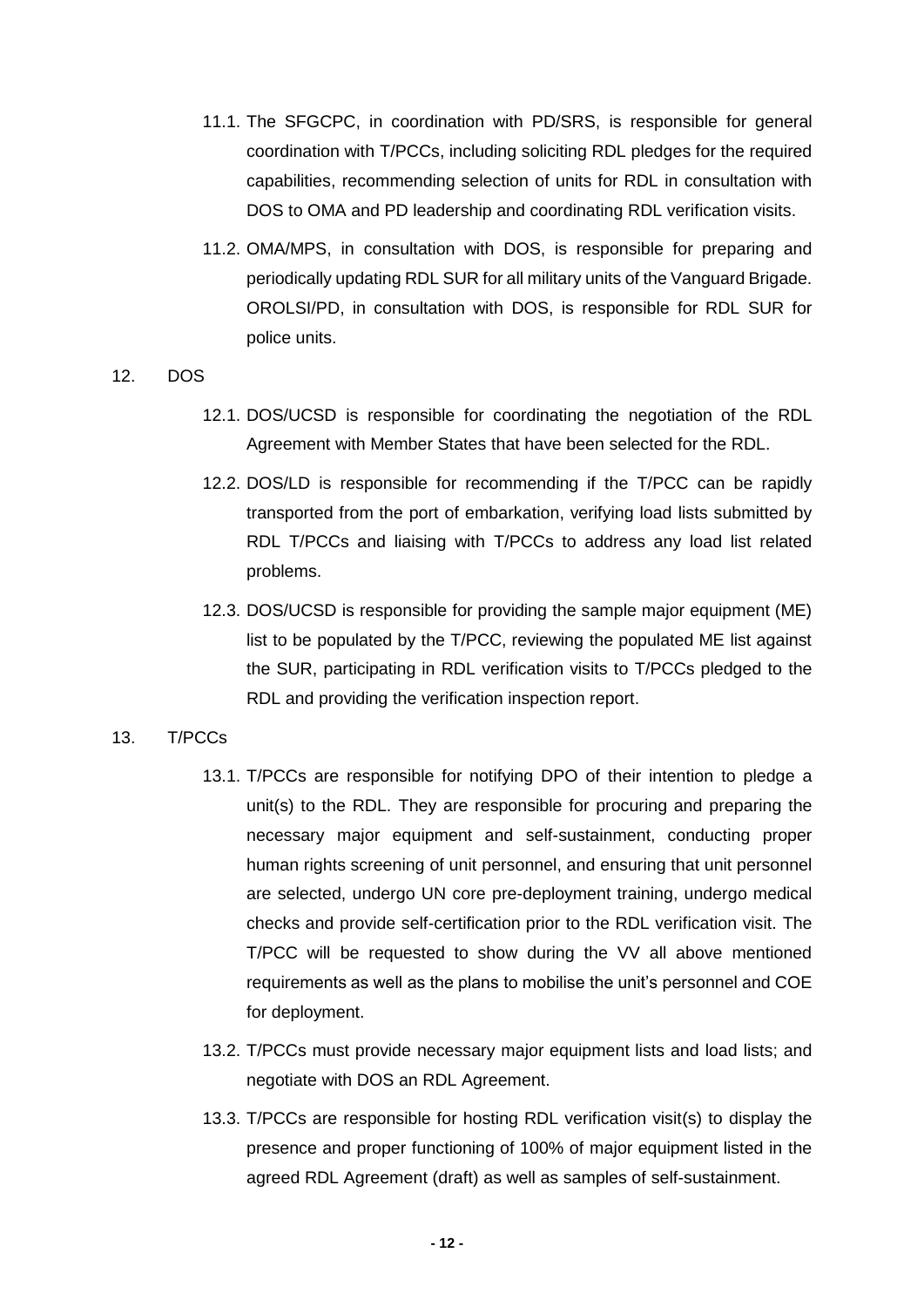- 13.4. T/PCCs are responsible for ensuring that unit personnel, major equipment and self-sustainment are prepared to deploy to any new or existing UN peacekeeping mission within 60 days of a request from DPO. For police units all pre-selected personnel will need to be ready for assessment.
- 13.5. T/PCCs are responsible, if requested by the UN, to perform at least one mission rehearsal exercise that is certified and evaluated by the UN.

## **G. Terms and Definitions**

- 14. PCRS The Peacekeeping Capability Readiness System (PCRS) is a system administered by DPO to register and deploy pledges of military and police units for UN Peacekeeping. The PCRS replaced the United Nations Standby Arrangement System (UNSAS) in July 2015. The PCRS does not guarantee deployment but aims to establish a more predictable and dynamic process of interaction between the UNHQ and T/PCCs for ensuring readiness and timely deployment of quality peacekeeping capabilities.
- 15. RDL The Rapid Deployment Level (RDL) is a fourth level of the PCRS. Once a pledged military or police unit has been properly registered (Level 1), it can be considered for RDL. Preference, however, will be given to units at Levels 3 and 2 respectively. Once a Member State receives a positive result from an Assessment and Advisory Visit, the pledge can be elevated to Level 2. Upon mutual agreement, a unit can be considered for Level 3 of the PCRS after discussions and agreements are made on requisite for deployment and provision of Cargo Load lists (details are available in the PCRS Guidelines).
- 16. Vanguard Capability The Vanguard Capability is an integrated military and police force composed of a permanent core command element, a brigade-size force of infantry units, two formed police units and the required force multipliers and enablers to be rapidly mobilized and deployed on the authority of the Secretary-General following a Security Council resolution to a new mission or to reinforce an existing mission.

#### **H. REFERENCES**

1. 2017 Contingent-Owned Equipment (COE) Manual (A/72/288).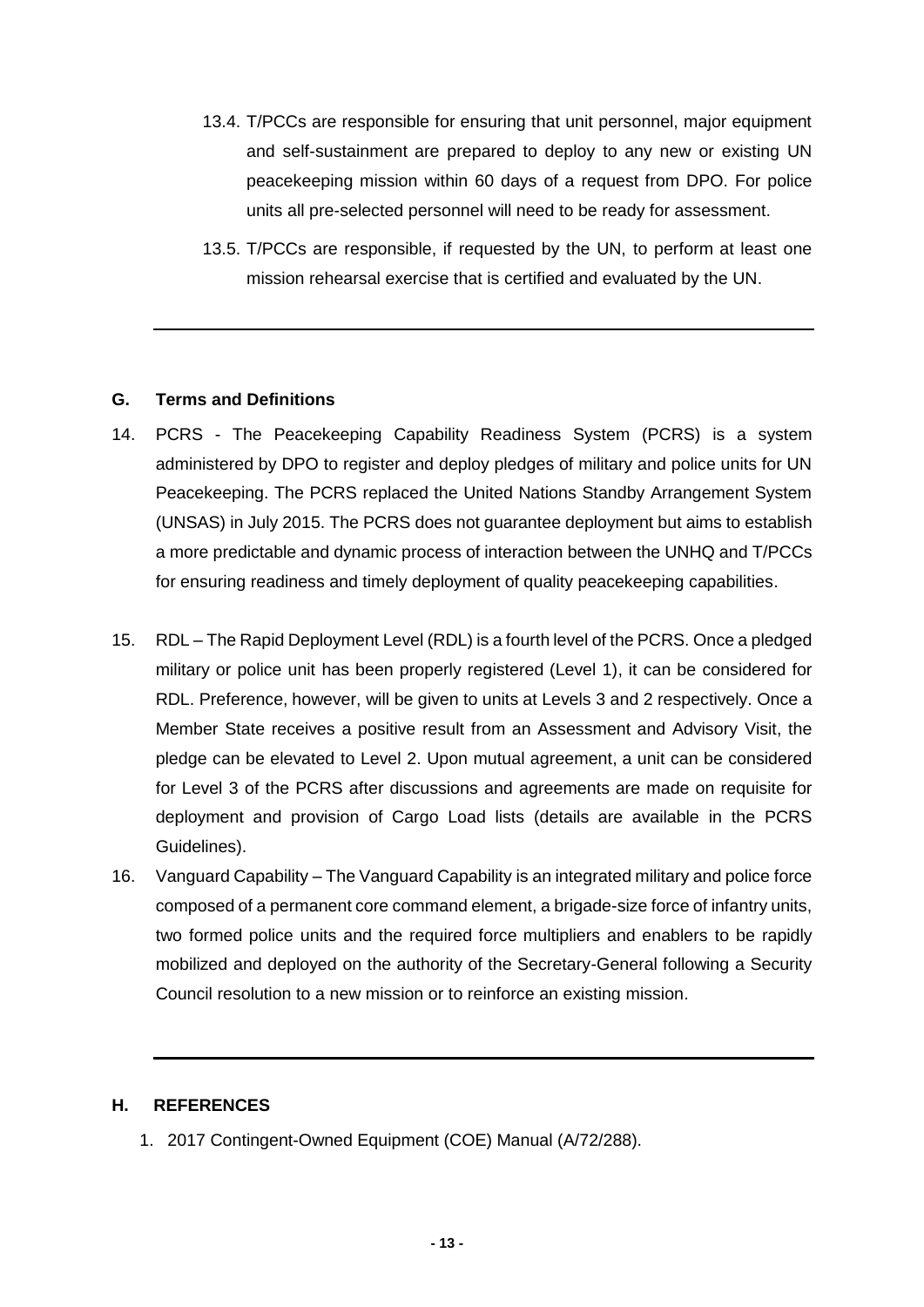- 2. 2012.18 United Nations Policy on Human Rights Screening of United Nations Personnel (11 December 2012).
- 3. DPKO-DFS 2015.16 Policy on Operational Readiness Assurance and Performance Improvement (1 January 2016).
- 4. DPKO/DFS 2016.08 Guidelines Operational Readiness Preparation for Troop Contributing Countries in Peacekeeping Missions (1 January 2017).
- 5. DPKO/DFS 2016.10 Policy (revised) on Formed Police Units in United Nations Peacekeeping Operations (1 January 2017)
- 6. DPKO/DFS 2017.02 SOP on Assessment and Advisory Visits (Draft).
- 7. DPKO/DFS 2017.03 SOP on Contributing Country Reconnaissance Visits (Draft).
- 8. DPKO/DFS 2017.04 SOP on Planning and Implementing Pre-Deployment Visits (Draft).
- 9. Generic Guidelines for Troop Contributing Countries Deploying Military Units to the UN Peacekeeping Missions dated 2008.
- 10. Guidelines for Police Contributing Countries Deploying Formed Police Units to Specific UN Missions.
- 11. SOP Assessment of Operational Capability of Formed Police Units for Service in United Nations Peacekeeping Operations and Special Political Missions (REF 2017, 9)
- 12. Guidelines for the Peacekeeping Capability Readiness System (PCRS), December 2018.
- 13. United Nations Security Council Resolution 2272, dated 11 March 2016.

## **I. MONITORING AND COMPLIANCE**

17. The implementation of this policy is monitored by DPO and DOS. Compliance with this policy is mandatory. All DPO/DOS staff involved in the PCRS shall make arrangements to support the implementation of these guidelines.

## **J. CONTACT**

18. Point of Contact for this policy is DPO/OMA/DPET/SFGCPC.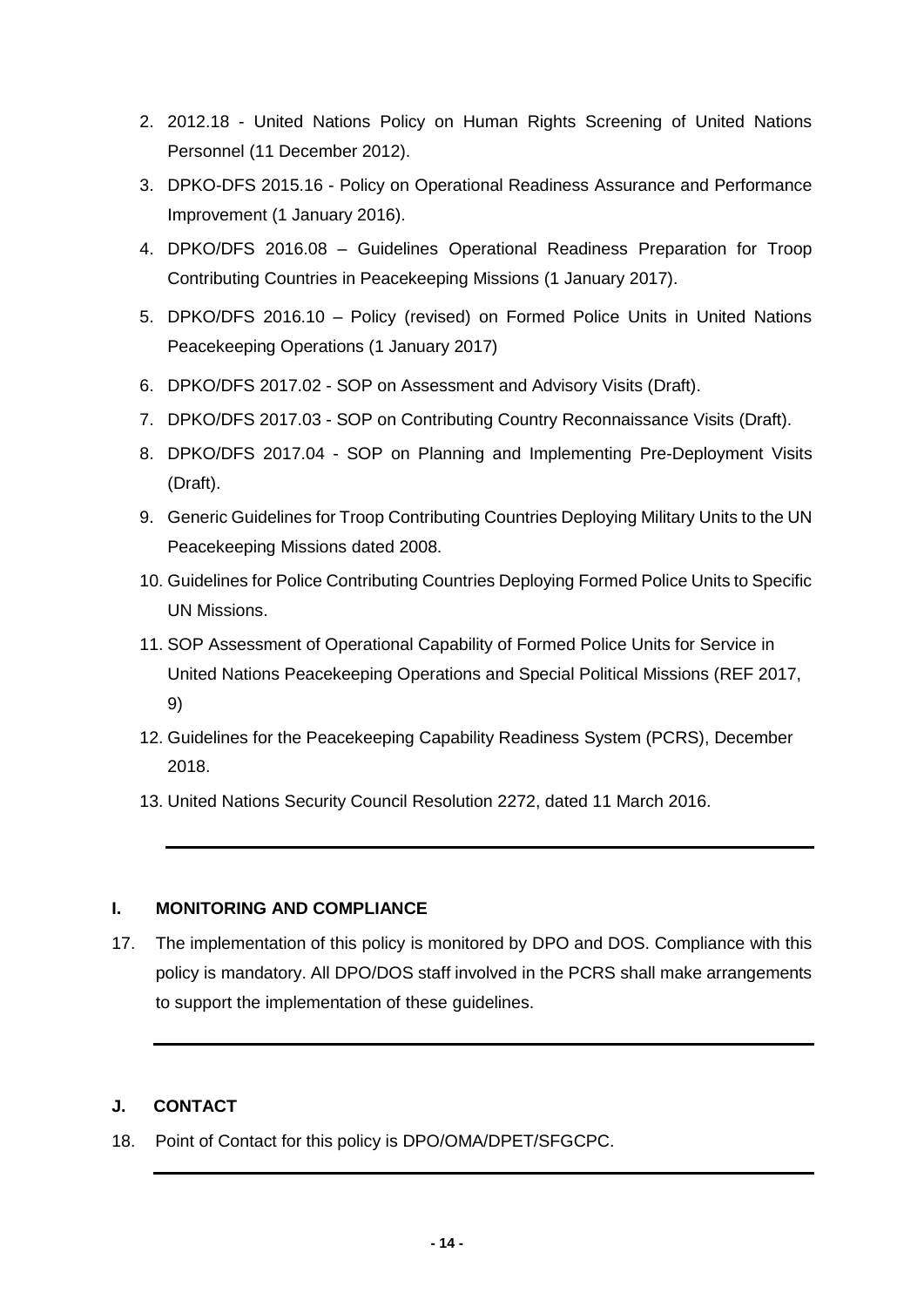## **K. HISTORY AND AMENDMENTS**

19. The policy was approved on 01 January 2019 and shall be effective from that date. The policy shall be reviewed no later than 01 January 2021.

**APPROVAL SIGNATURE:** 

 $\int \rho l \cdot l$ 7

Jean-Pierre Lacroix **Under-Secretary-General Department of Peace Operations** 

**APPROVAL SIGNATURE:** 

**Atul Khare Under-Secretary-General Department of Operational Support**